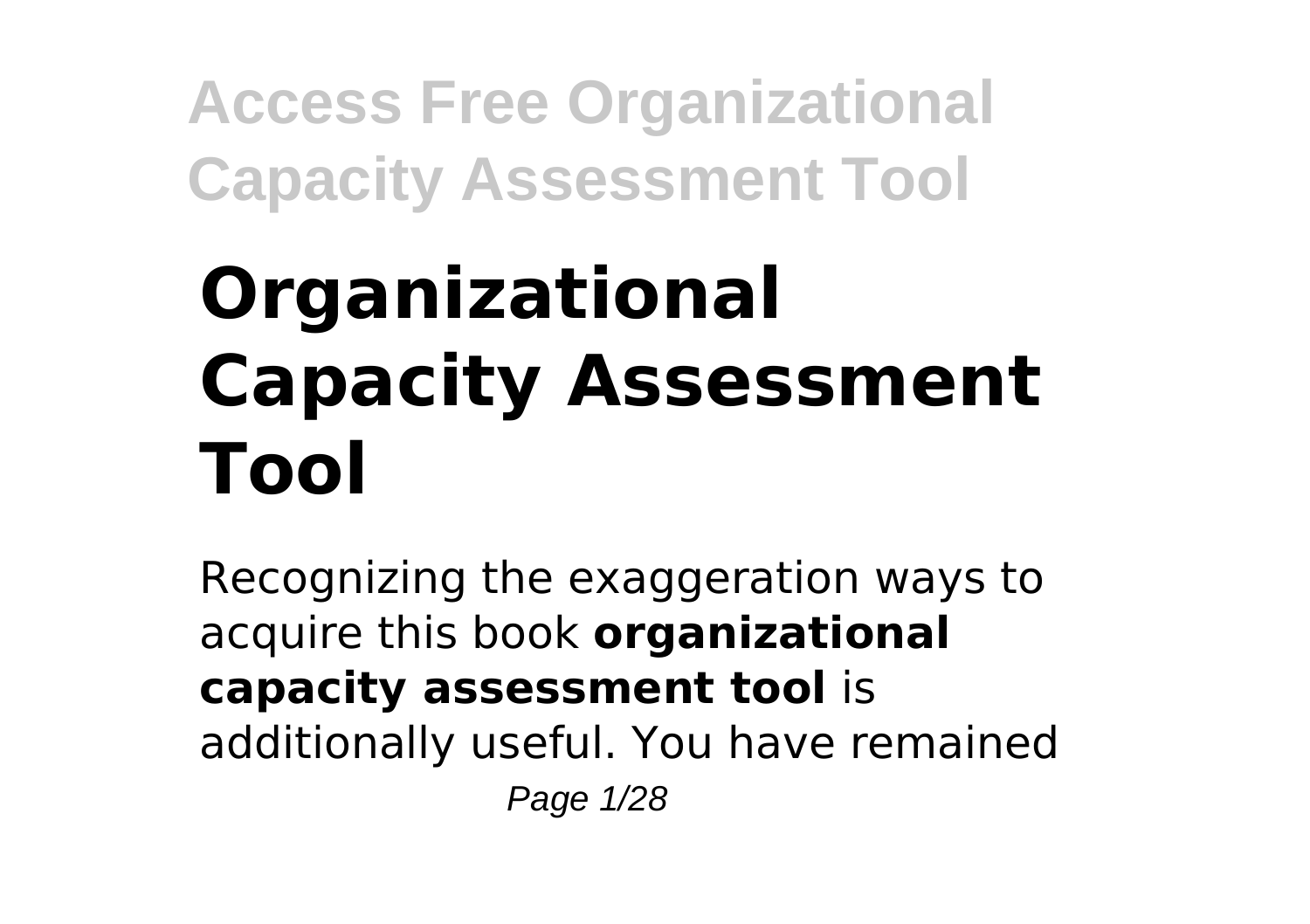in right site to begin getting this info. get the organizational capacity assessment tool associate that we manage to pay for here and check out the link.

You could buy guide organizational capacity assessment tool or acquire it as soon as feasible. You could speedily download this organizational capacity

Page 2/28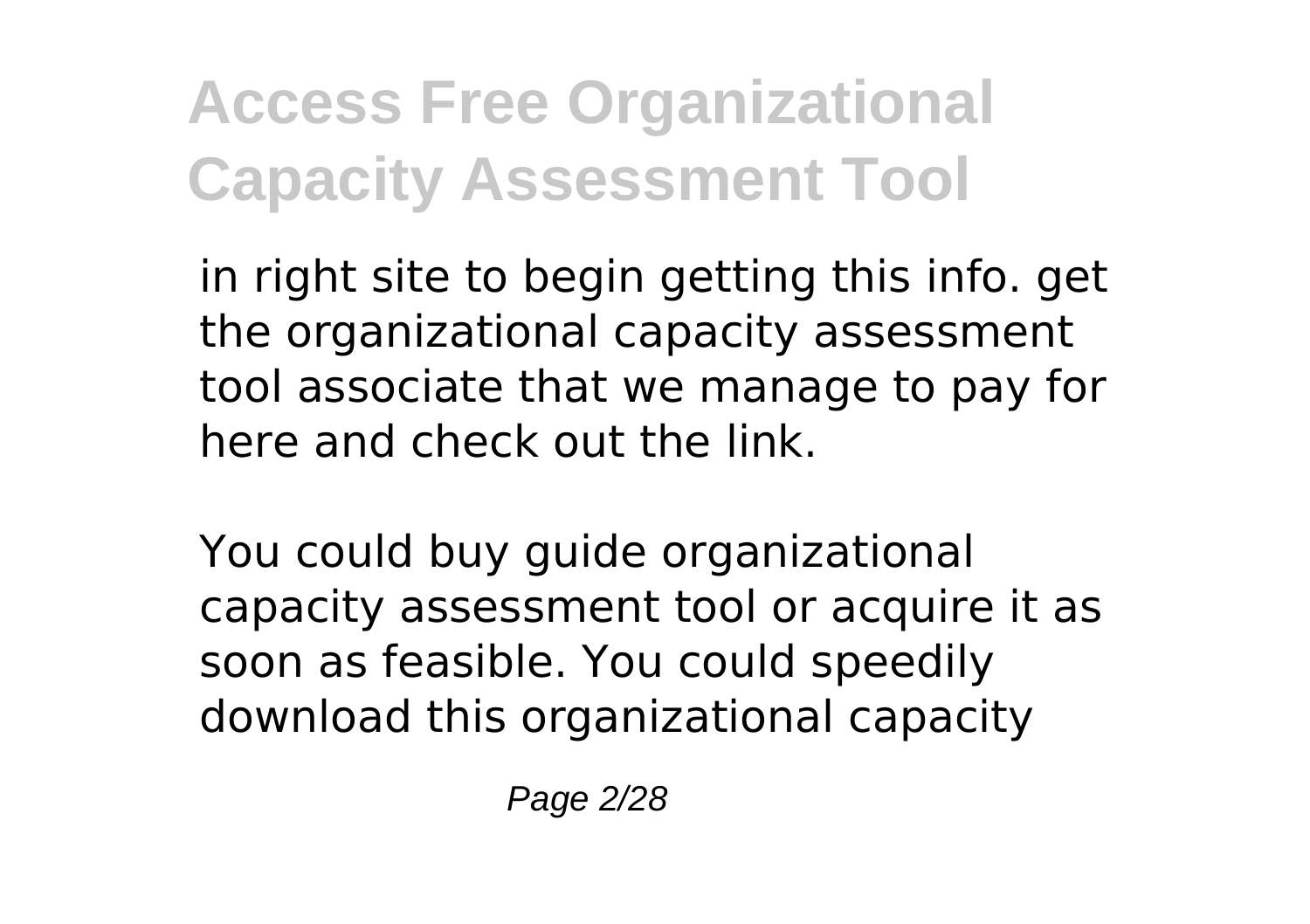assessment tool after getting deal. So, behind you require the books swiftly, you can straight acquire it. It's hence utterly simple and as a result fats, isn't it? You have to favor to in this melody

You can search for a specific title or browse by genre (books in the same genre are gathered together in

Page 3/28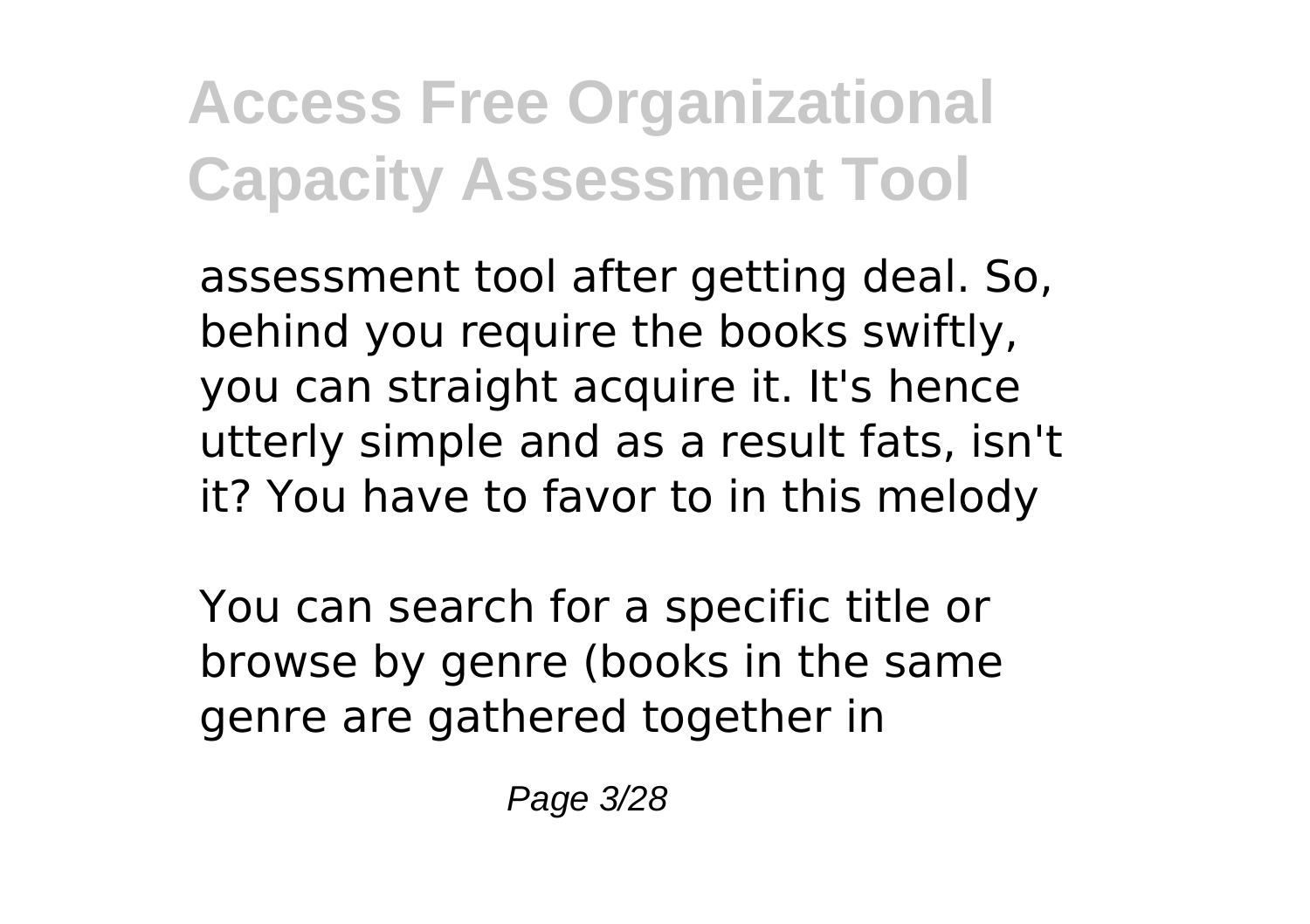bookshelves). It's a shame that fiction and non-fiction aren't separated, and you have to open a bookshelf before you can sort books by country, but those are fairly minor quibbles.

### **Organizational Capacity Assessment Tool**

This tool provides a practical method of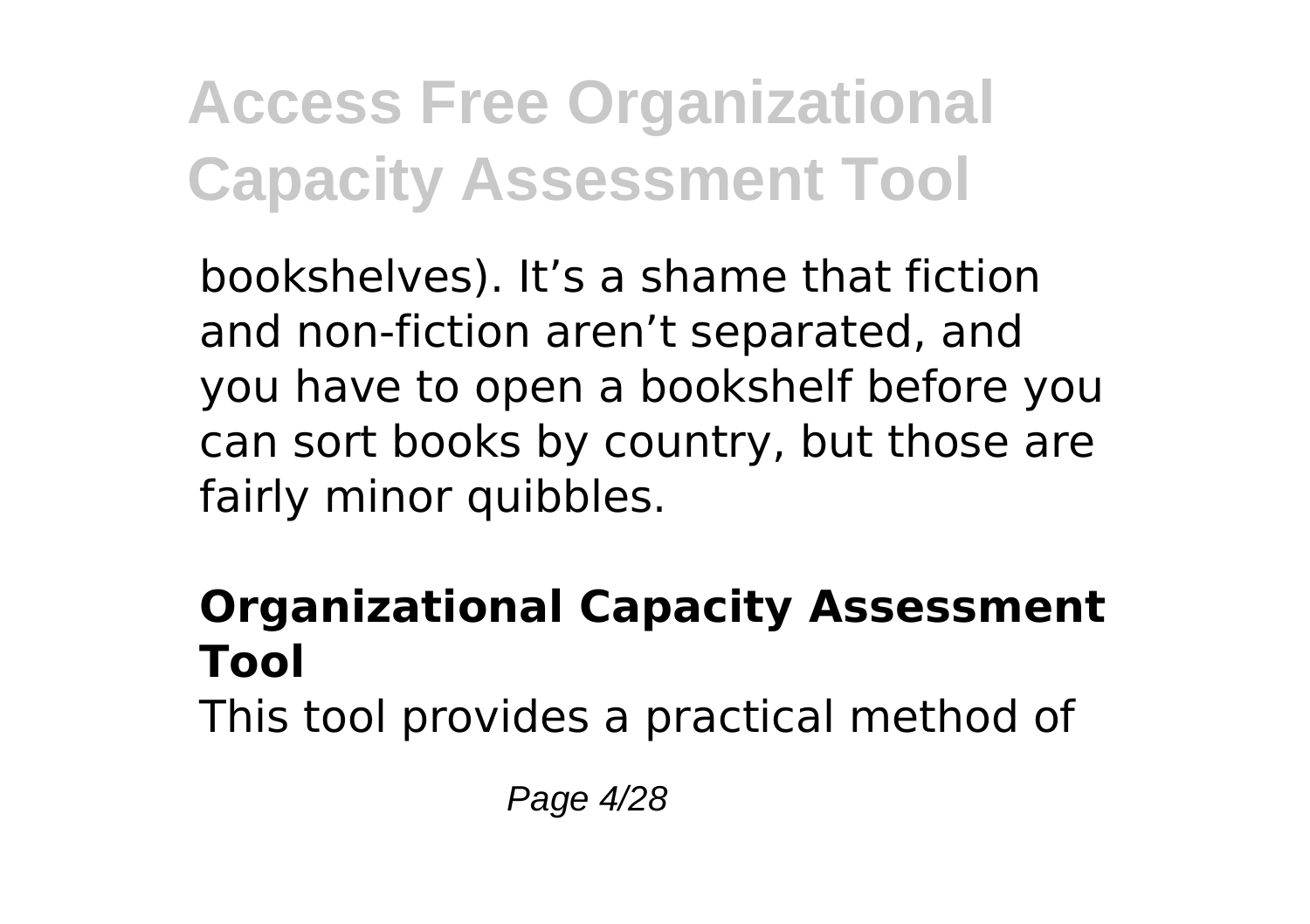organizational self-assessment that can be used to acknowledge strengths, clarify different perceptions, and plan strategies toenhance capacity inidentified areas. This introduction explains theintended use of this tool and highlights the five domains of organizationalcapacity assessed by theinstrument.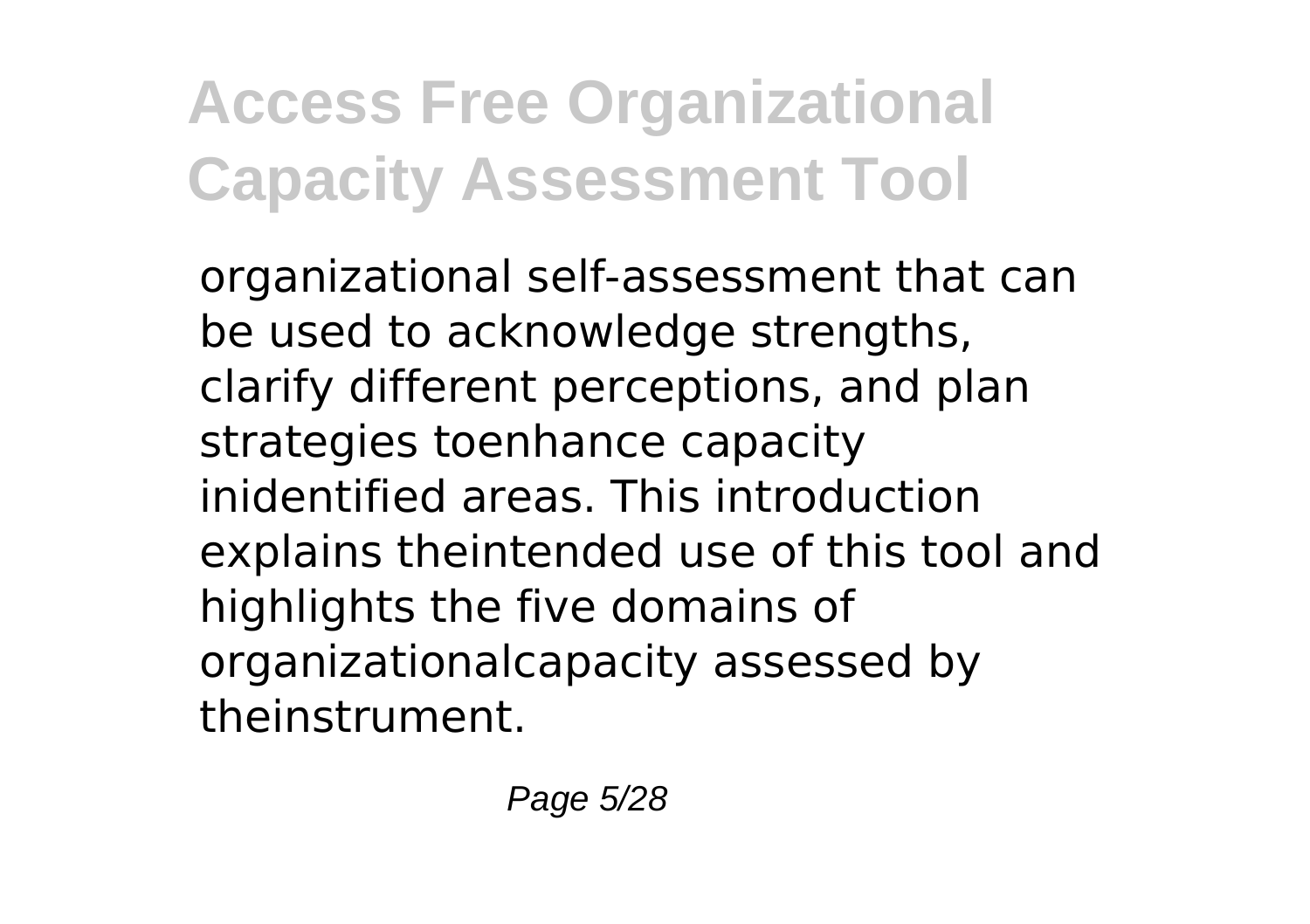### **Organizational Capacity Assessment Tool**

Organizational Capacity Assessment Tool (OCAT) The Organizational Capacity Assessment Tool can be utilized for the development of baseline and periodic capacity assessments of an organization, helping users to measure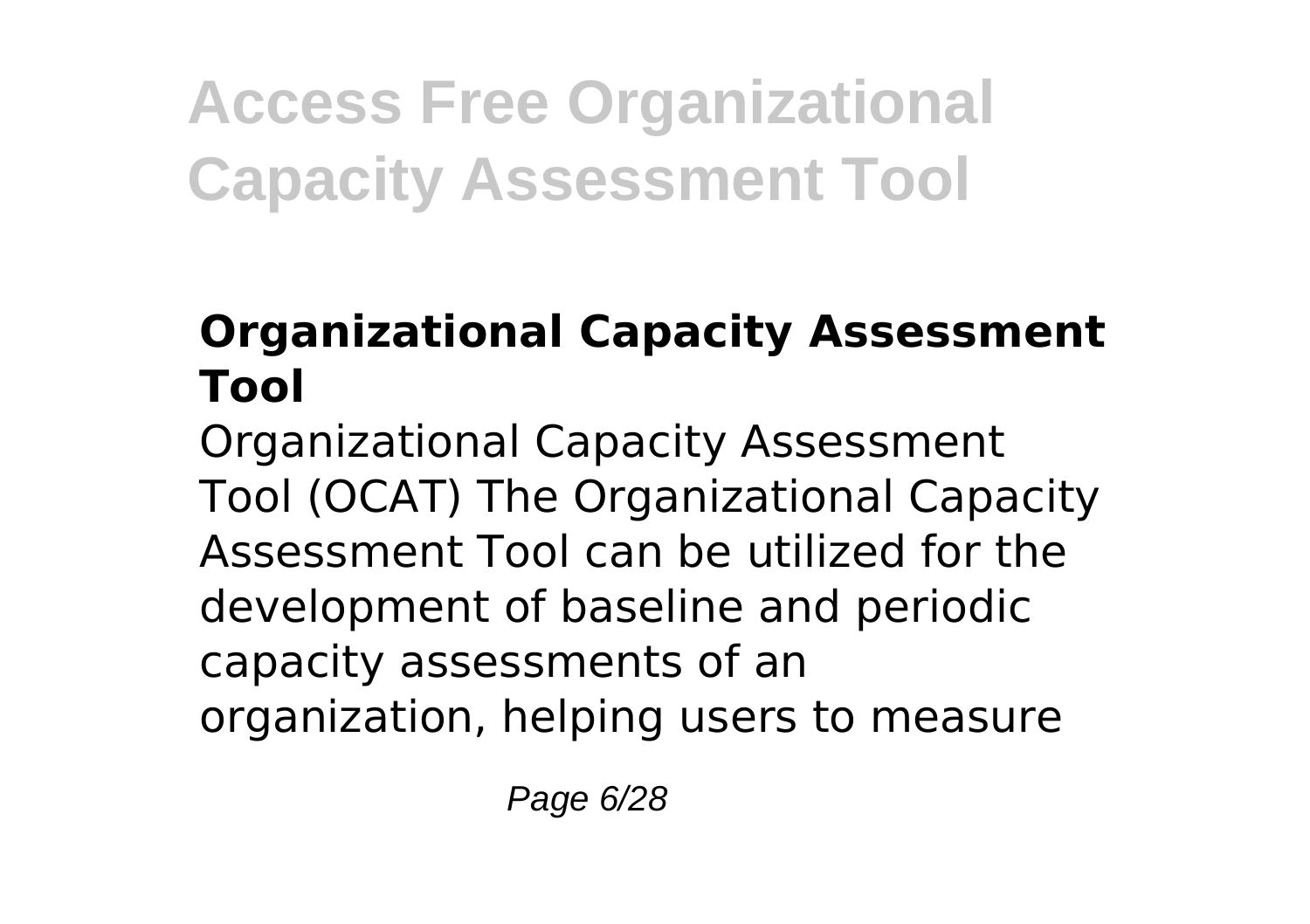how an organization's capacity changes over time.

#### **Organizational Capacity Assessment Tool (OCAT ...**

The Organizational Capacity Assessment (OCA) is a structured tool for a facilitated self-assessment of an organization's capacity followed by action planning for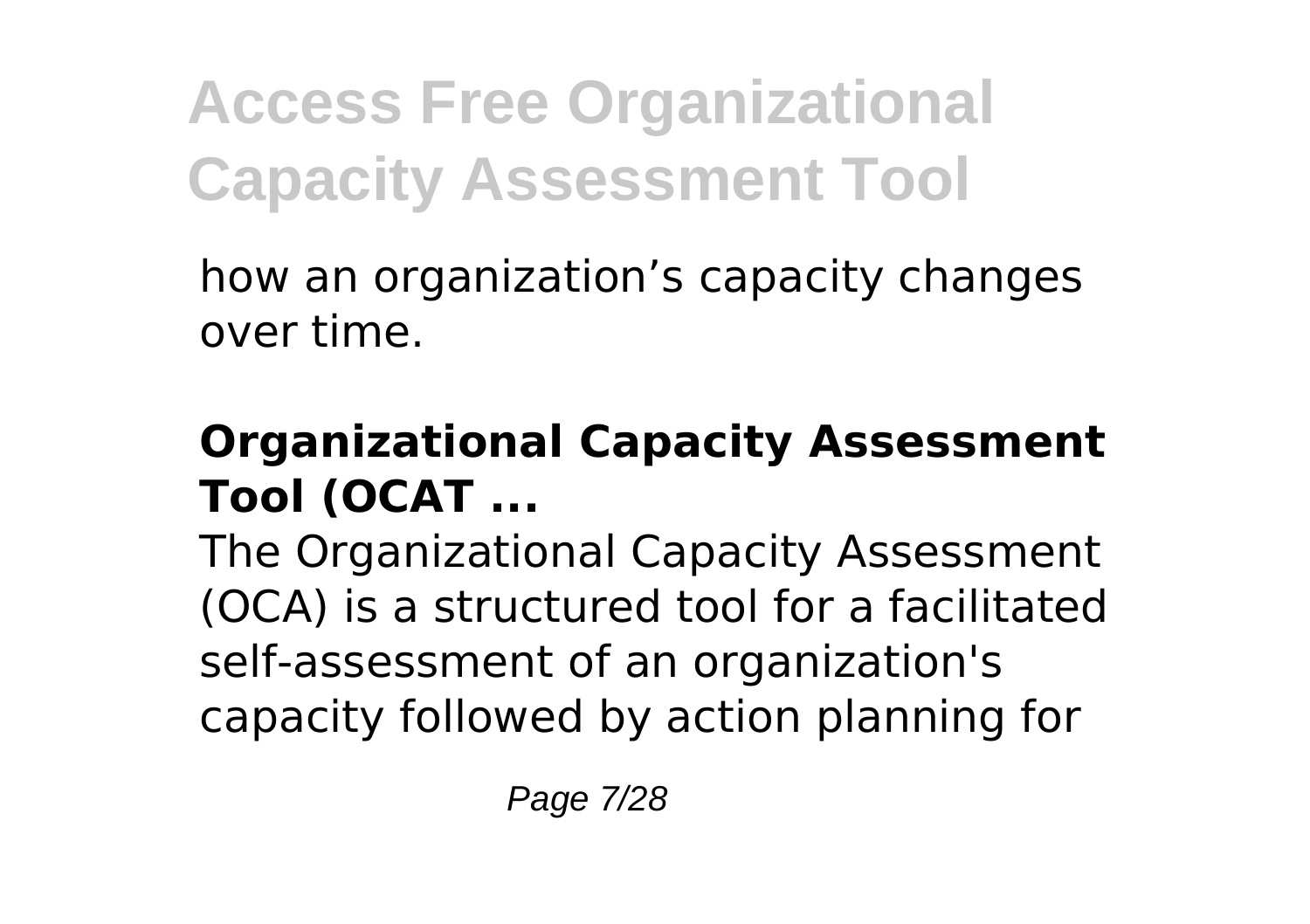capacity improvements. The selfassessment approach increases ownership of the action plan.

### **Organizational Capacity Assessment | USAID Learning Lab**

Capacity Assessment Tool (CCAT) and Organizational Capacity Assessment Tool (OCAT), developed by TCC Group

Page 8/28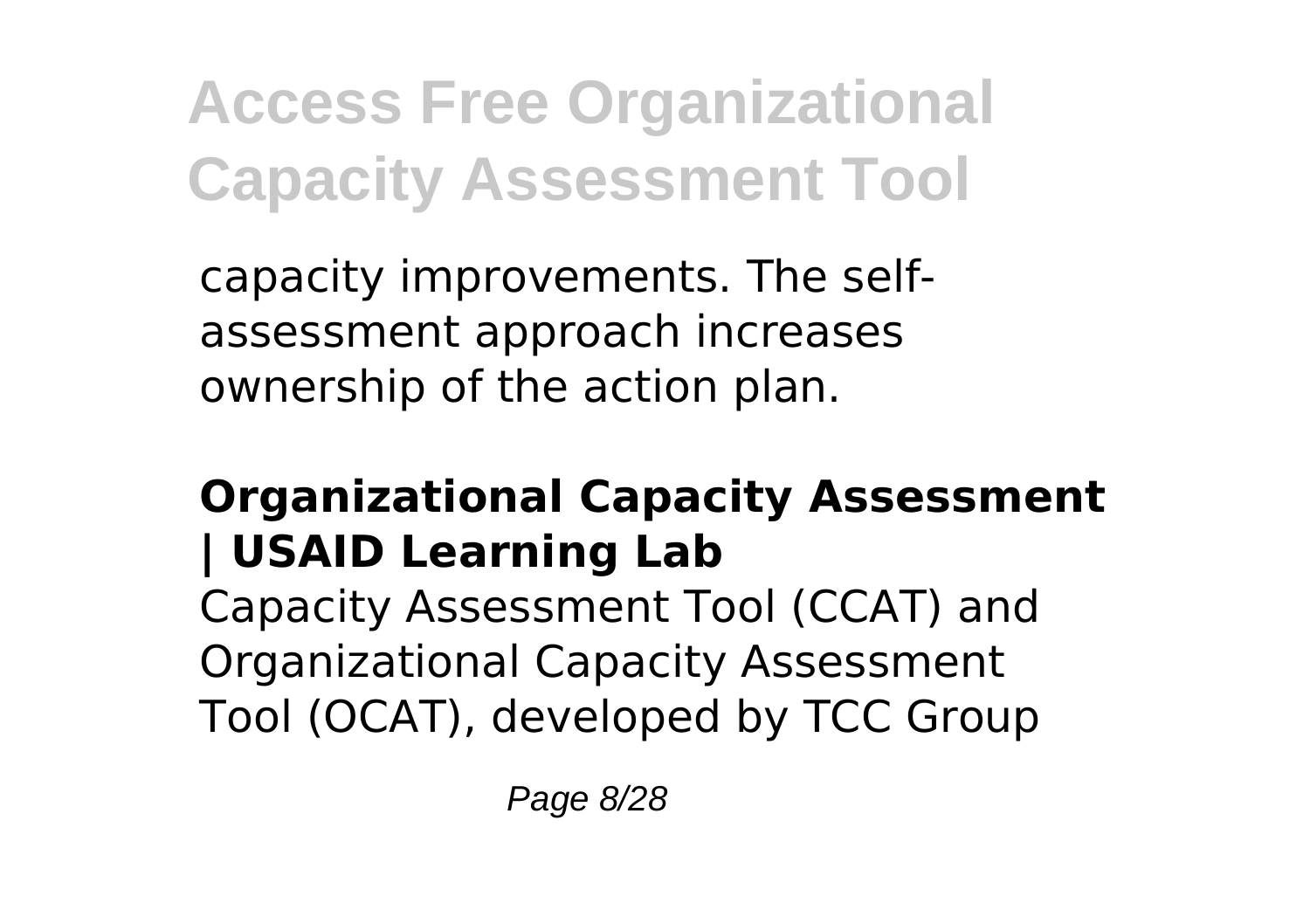and McKinsey, respectively, are widely known, even if people have not used them. The iCAT, a new online tool produced by consulting firm Algorythm, is also becoming more widely known. Other specific tools that were

#### **A Guide to Organizational Capacity Assessment Tools**

Page 9/28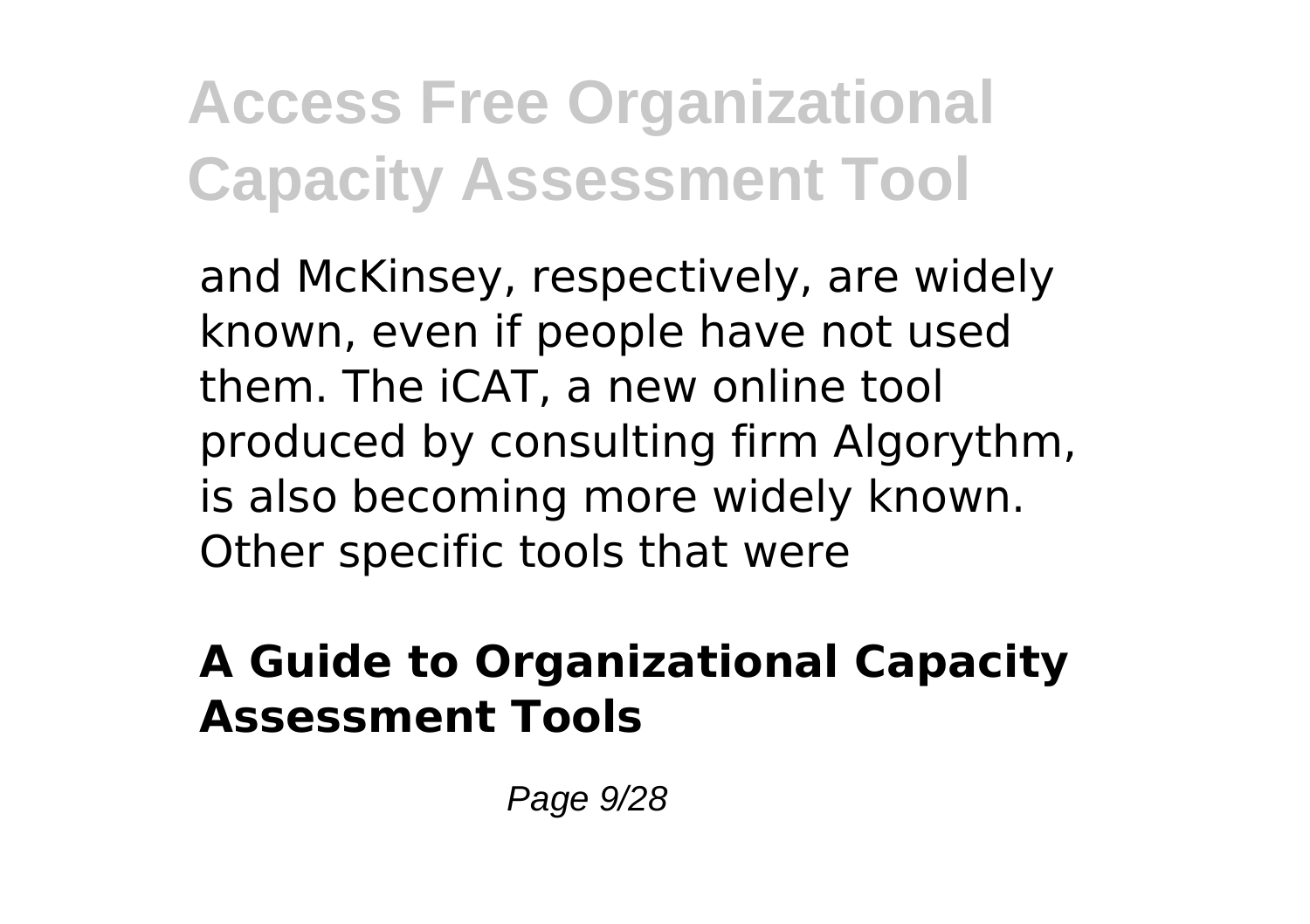The OCA tool was designed to enable organizations to define a capacitybuilding improvement plan, based on self-assessed need. This Organizational Capacity Assessment (OCA) was initially designed to measure overall capacity of organizations funded by President's Emergency Plan for AIDS Relief (PEPFAR) under the New Partners Initiative (NPI).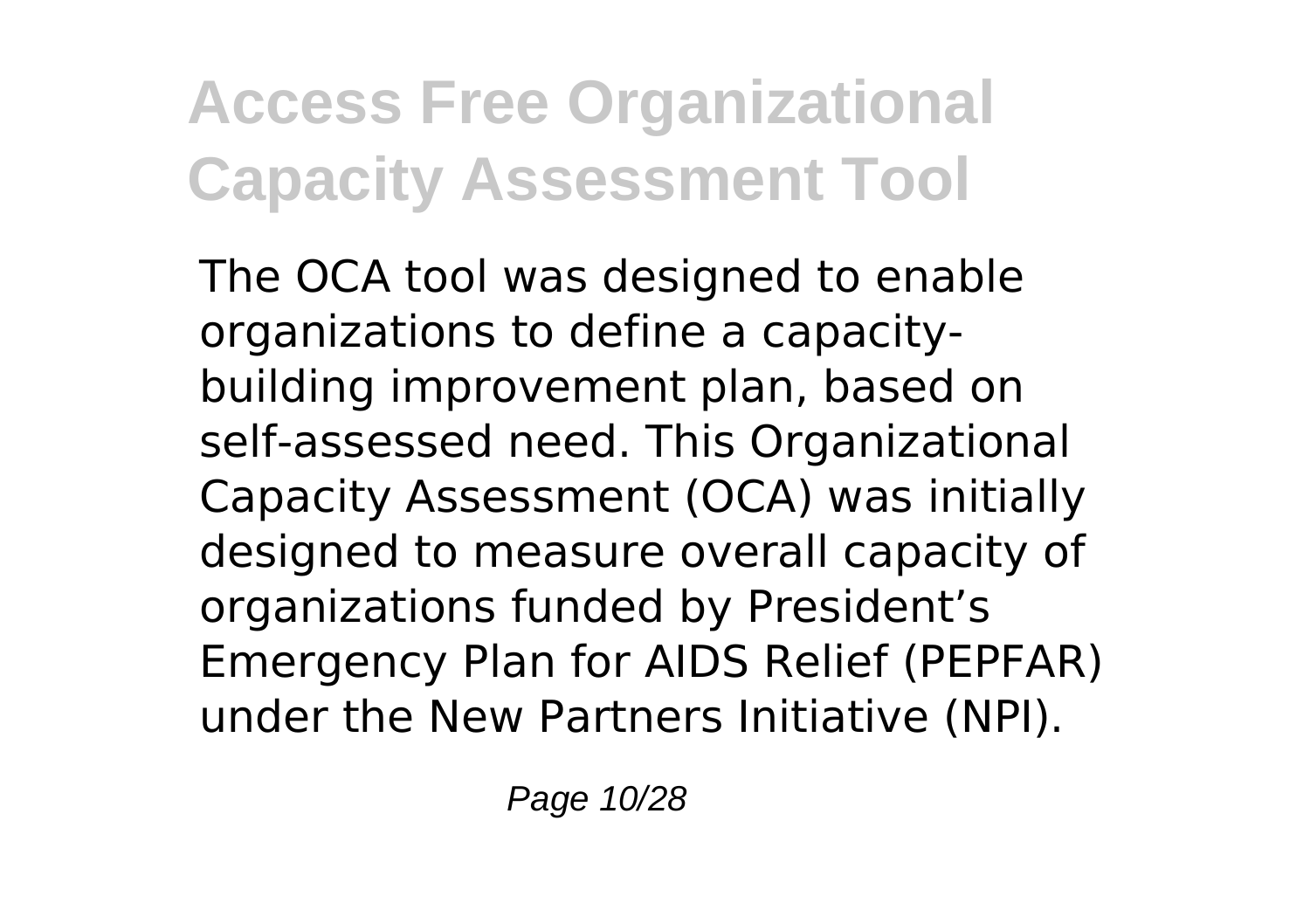### **Organizational Capacity Assessment Tool: Facilitator's Copy**

The OCA tool was designed to enable organizations to define a capacitybuilding improvement plan, based on self-assessed need. This Organizational Capacity Assessment (OCA) was initially designed to measure overall capacity of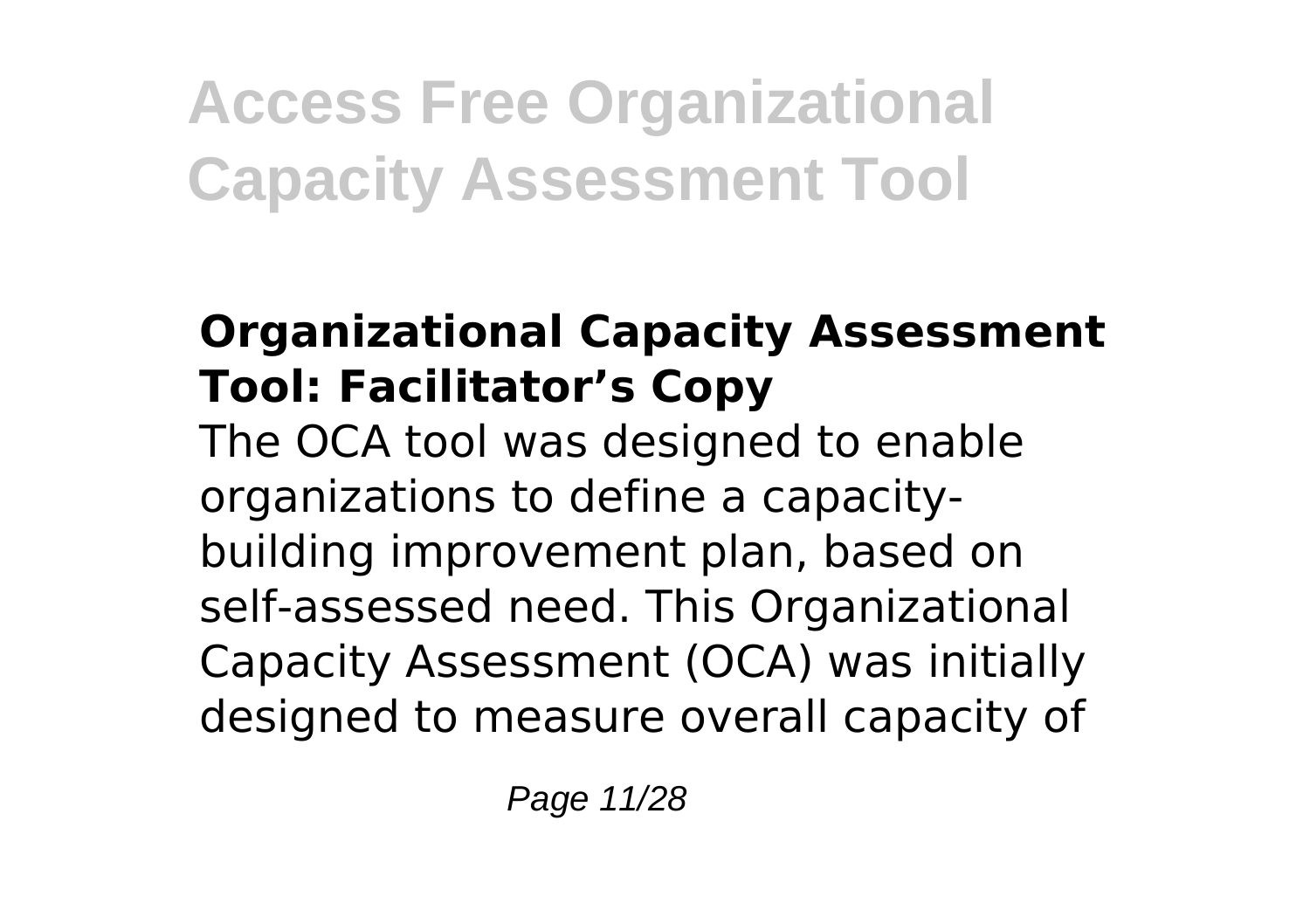organizations funded by President's Emergency Plan for AIDS Relief (PEPFAR) under the New Partners Initiative (NPI).

### **Organizational Capacity Assessment for Community-Based ...**

Organizational Capacity Assessment Tool (OCAT) for NGOs This document provides an example of a tool by which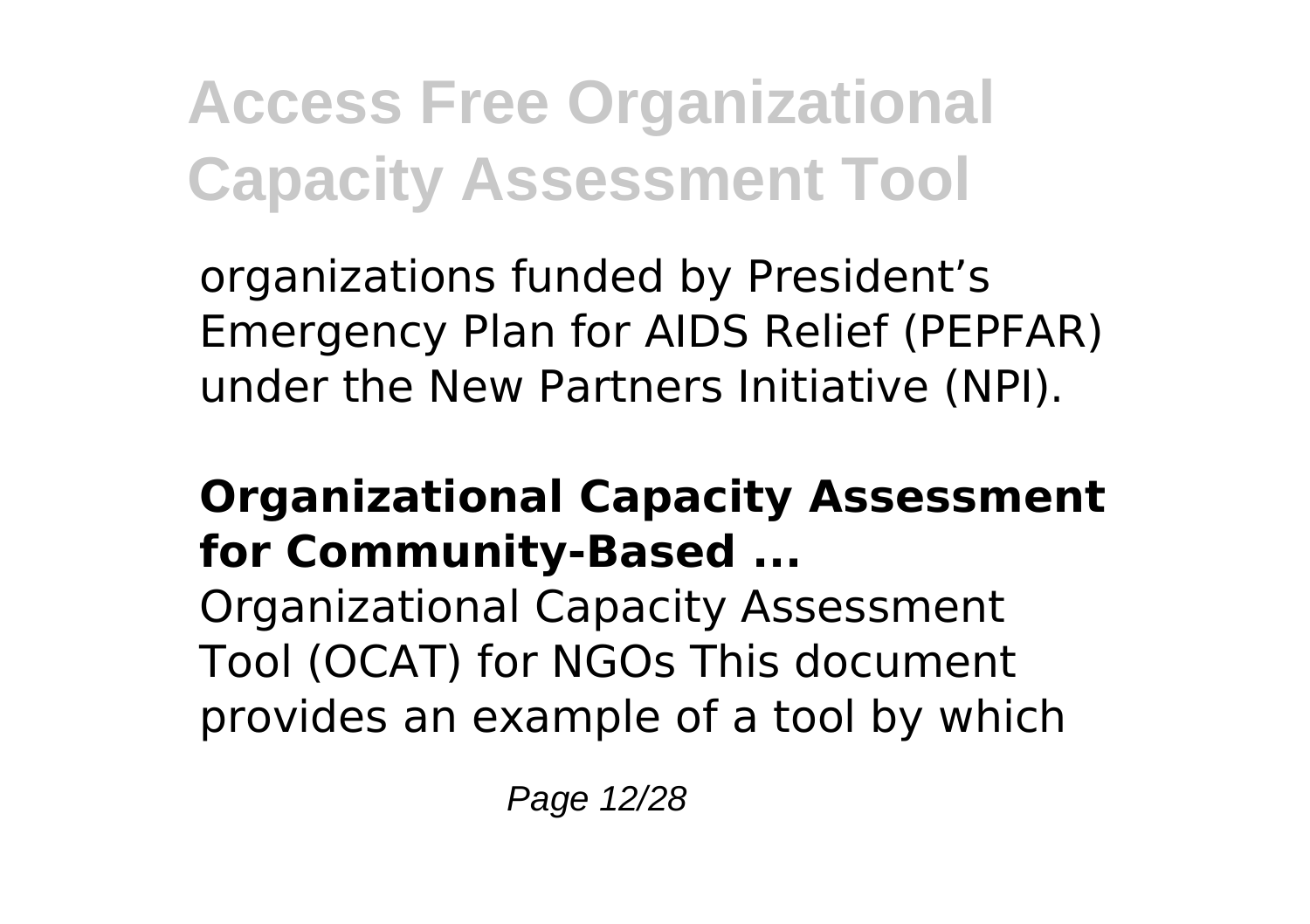NGOs, or those working with NGOs, can identify what they consider to be the model of what an NGO should be, and how their NGO measures up against this model.

#### **Organizational Capacity Assessment Tool (OCAT) for NGOs** D E S C R I P T I O N. The McKinsey

Page 13/28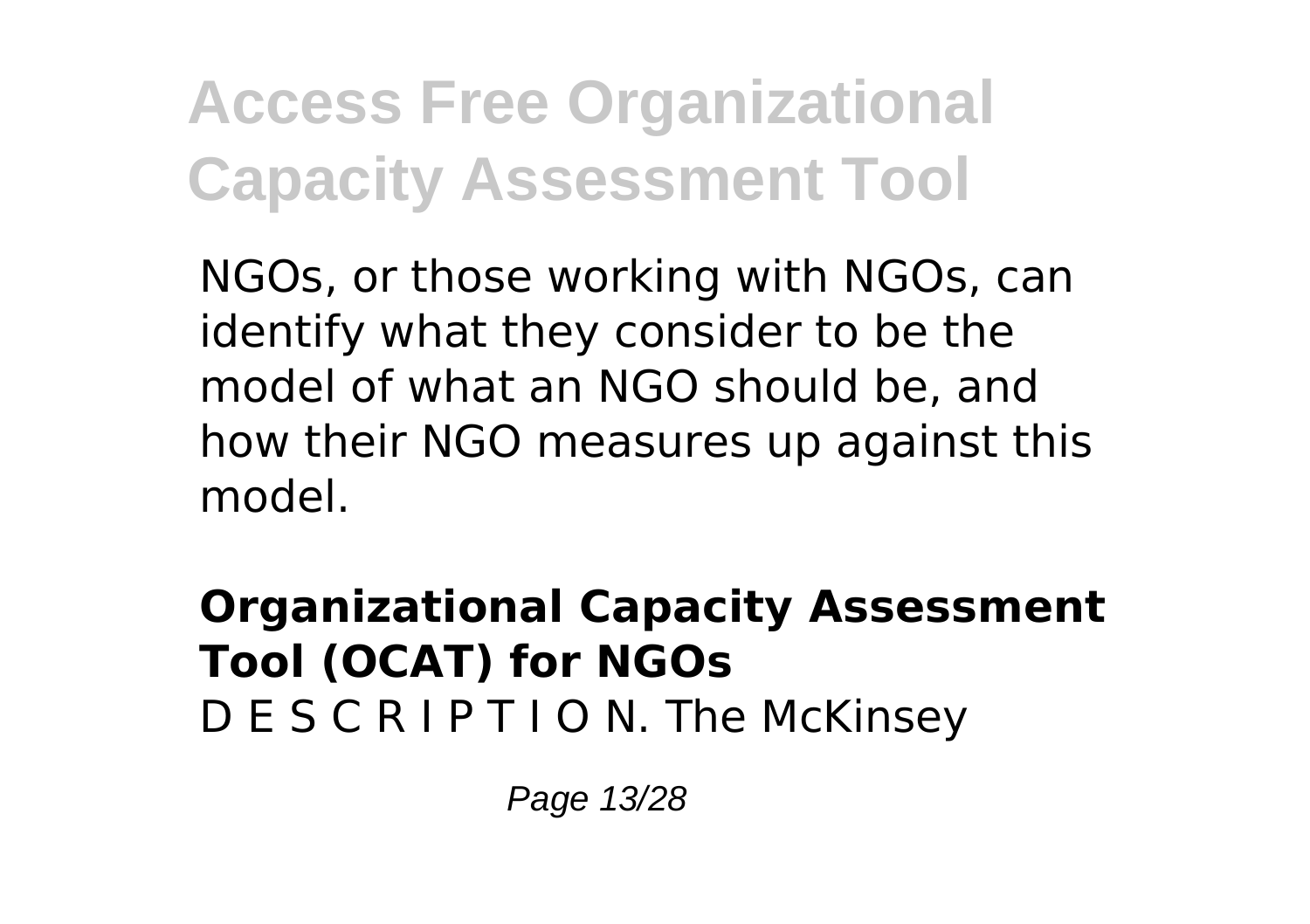Capacity Assessment Grid is a tool designed to help nonprofit organizations assess their organizational capaci- ty. The grid should be used in conjunction with the Capacity Framework, which explains the seven elements of organization- al capacity and their components. The grid asks the reader to score the organization on each element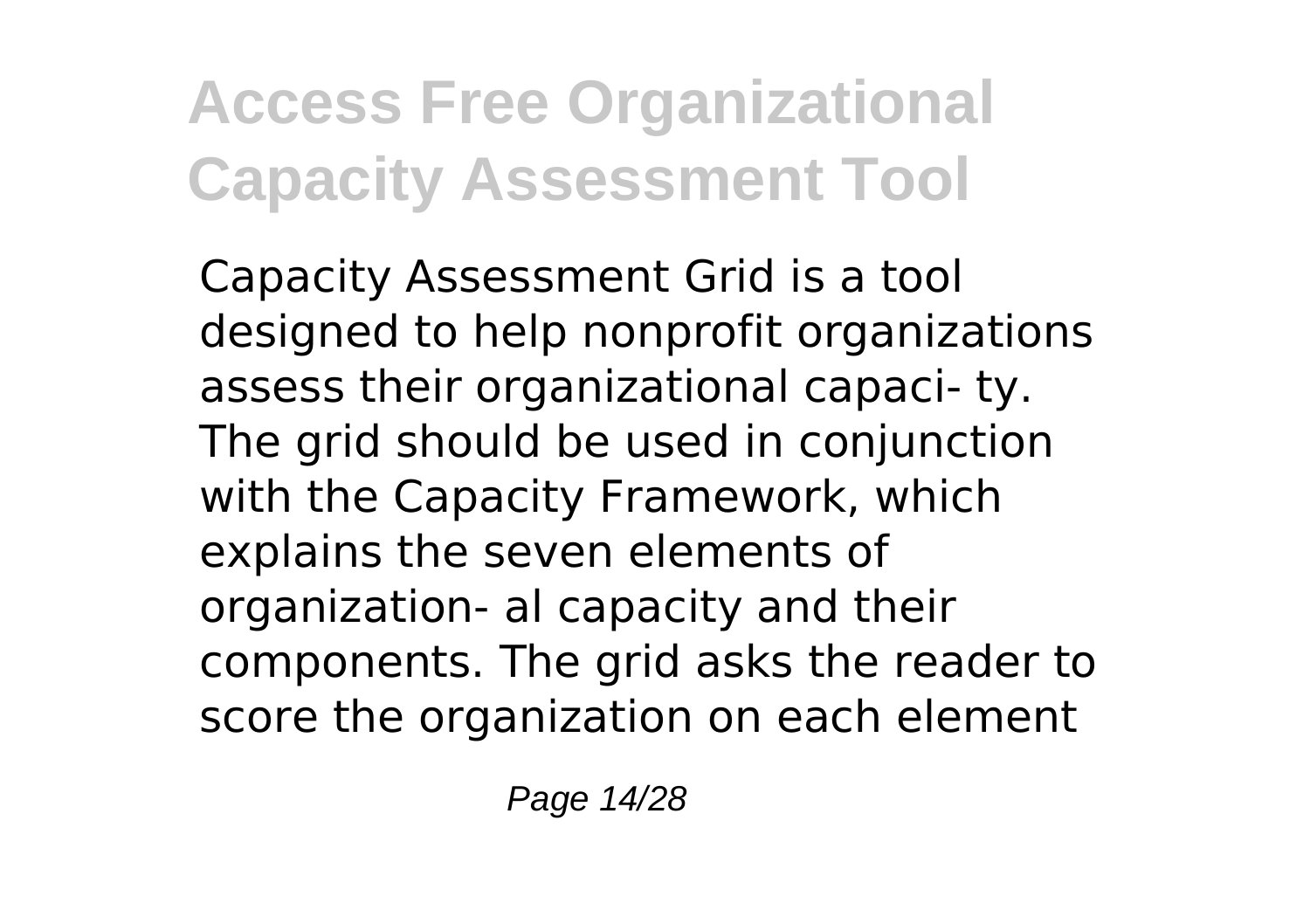of organizational capacity, by selecting the text that best describes the organiza- tion's current status or performance.

#### **APPENDIX: CAPACITY ASSESSMENT GRID - ILJ** Organisational Capacity Assessment (OCA) FHI 360 FHI 360 is a global

Page 15/28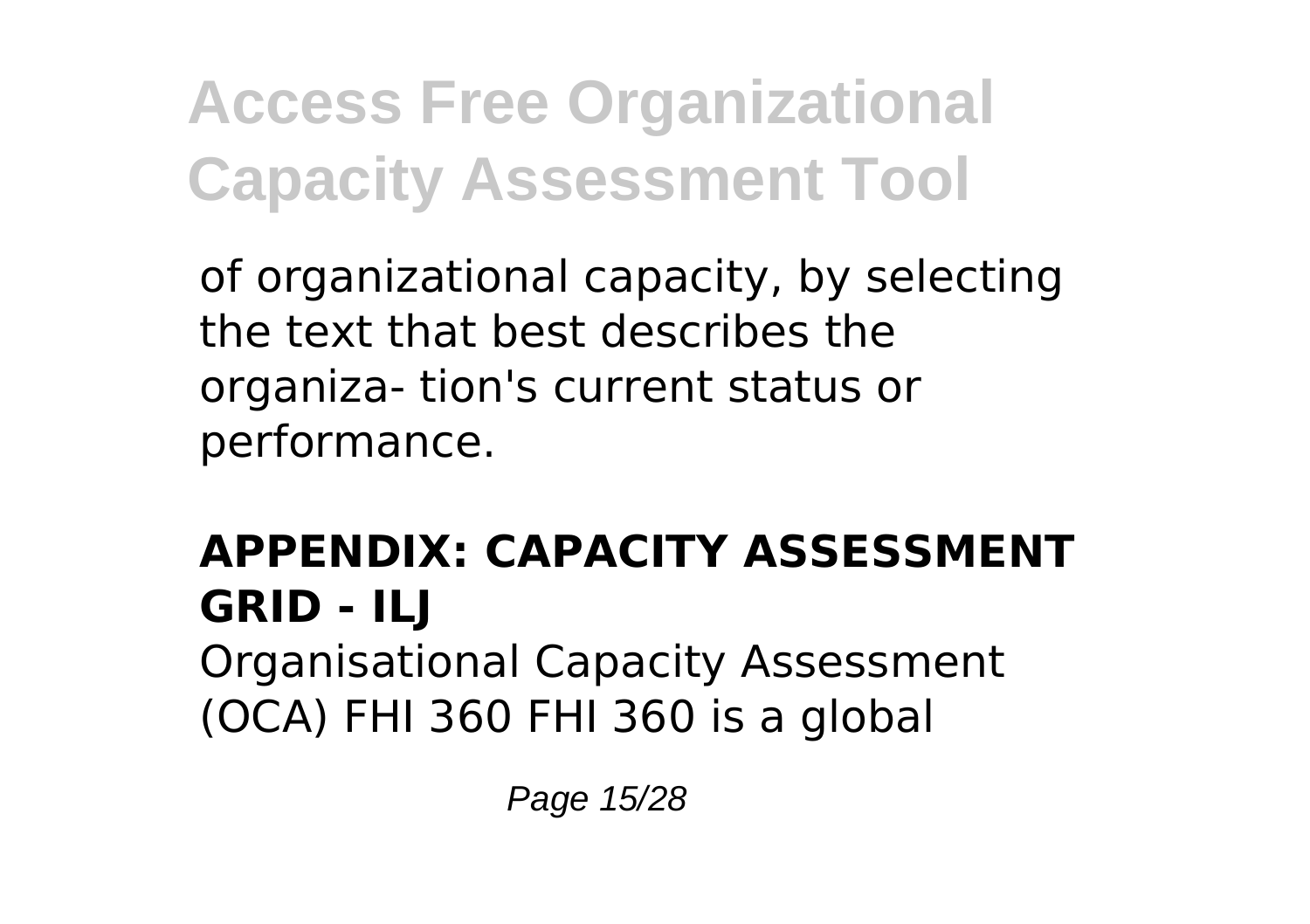development organisation with a rigorous, evidence-based approach. Our professional staff includes experts in health, nutrition, education, economic development, civil society, environment and research.

### **Organisational Capacity Assessment (OCA)**

Page 16/28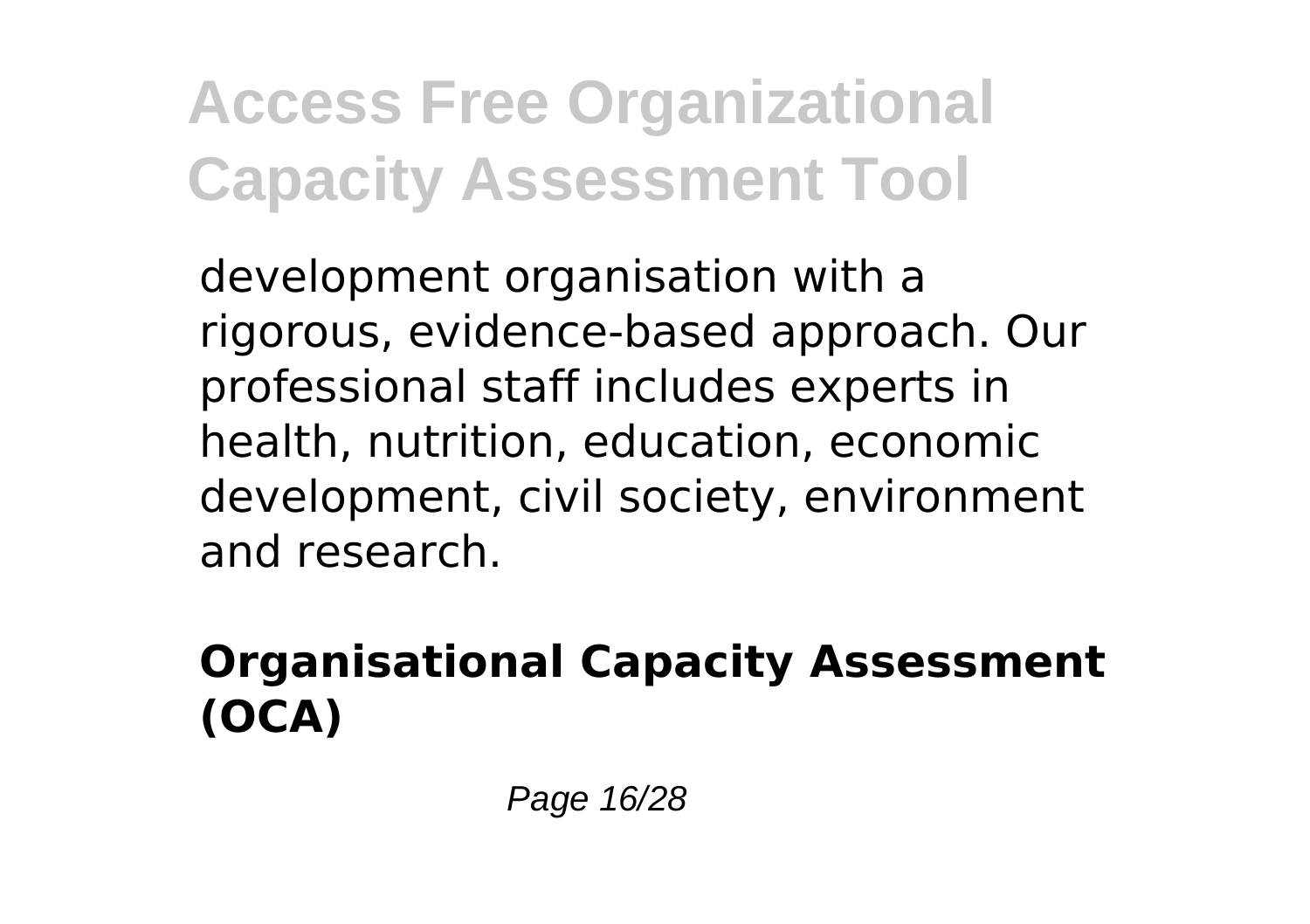Nonprofit Organization Self-Assessment tools from the Nonprofit Association of Oregon include a 360 degree selfassessment, a financial self-assessment tool, and a general self-assessment tool that includes questions addressing nonprofit accountability. Organizational capacity assessment tool (Marguerite Casey Foundation)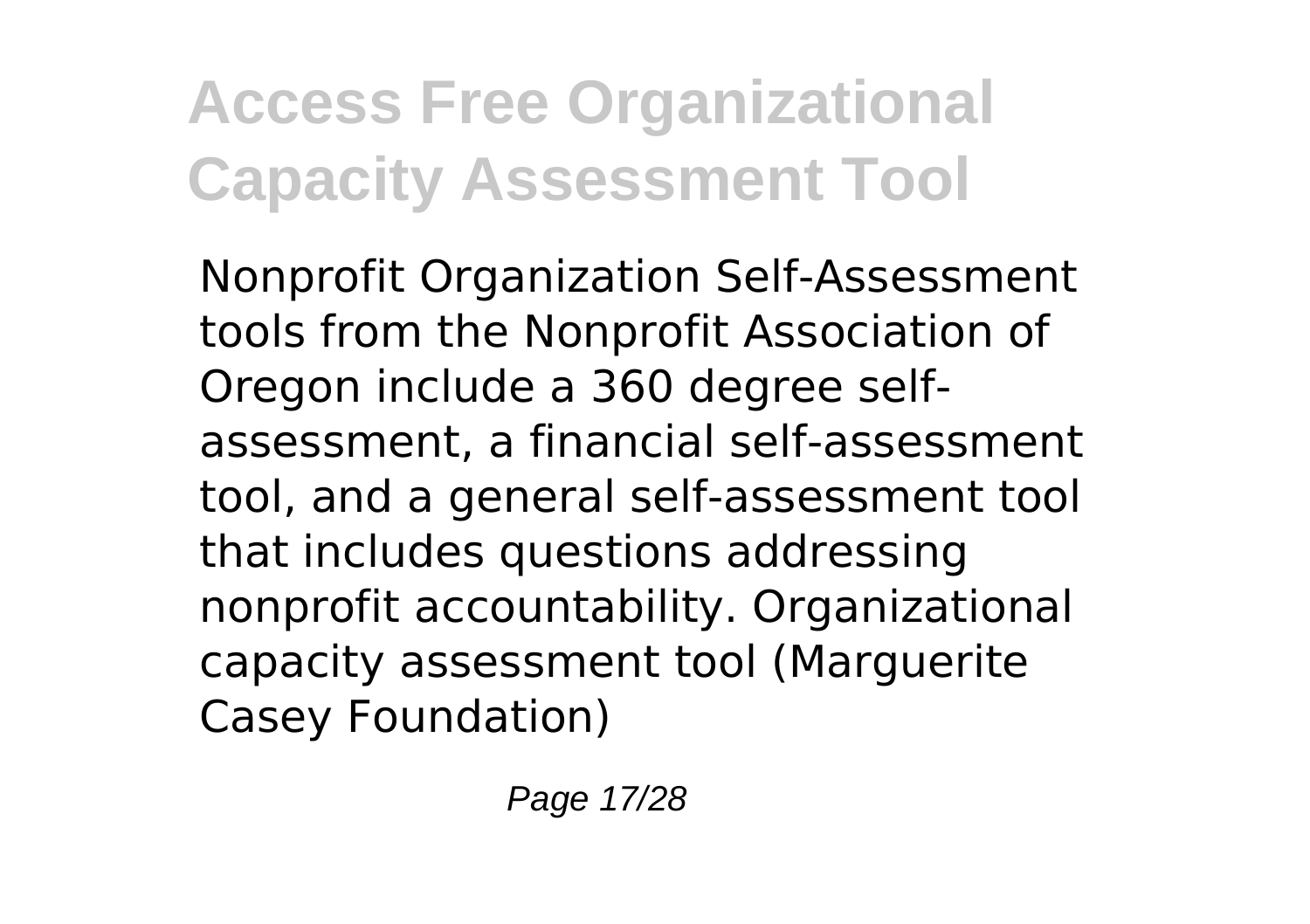### **Organizational Self-Assessments | National Council of ...**

The Organizational Capacity Assessment (OCA)Tool was originally developed in 2009 by Initiatives Inc. and John Snow, Inc. (JSI) under the Technical Assistance for New Partners Initiative (TA-NPI) project. This document has been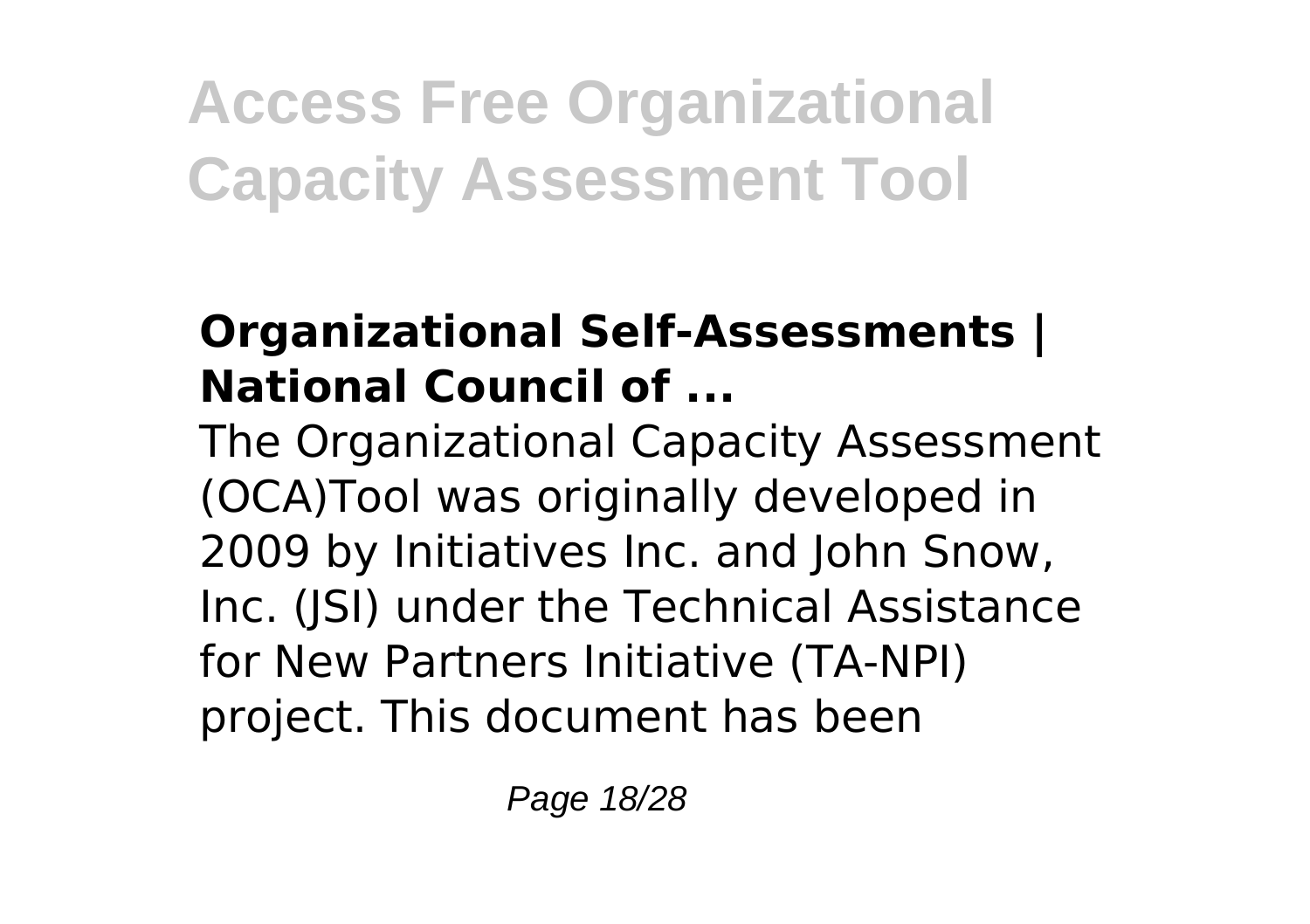supported by the President's Emergency Plan for AIDS

### **Organizational Capacity Assessment Tool - JSI**

Organizational assessment tools often gauge an organization's strategic focus, leadership and management,

governance, human resource capacity,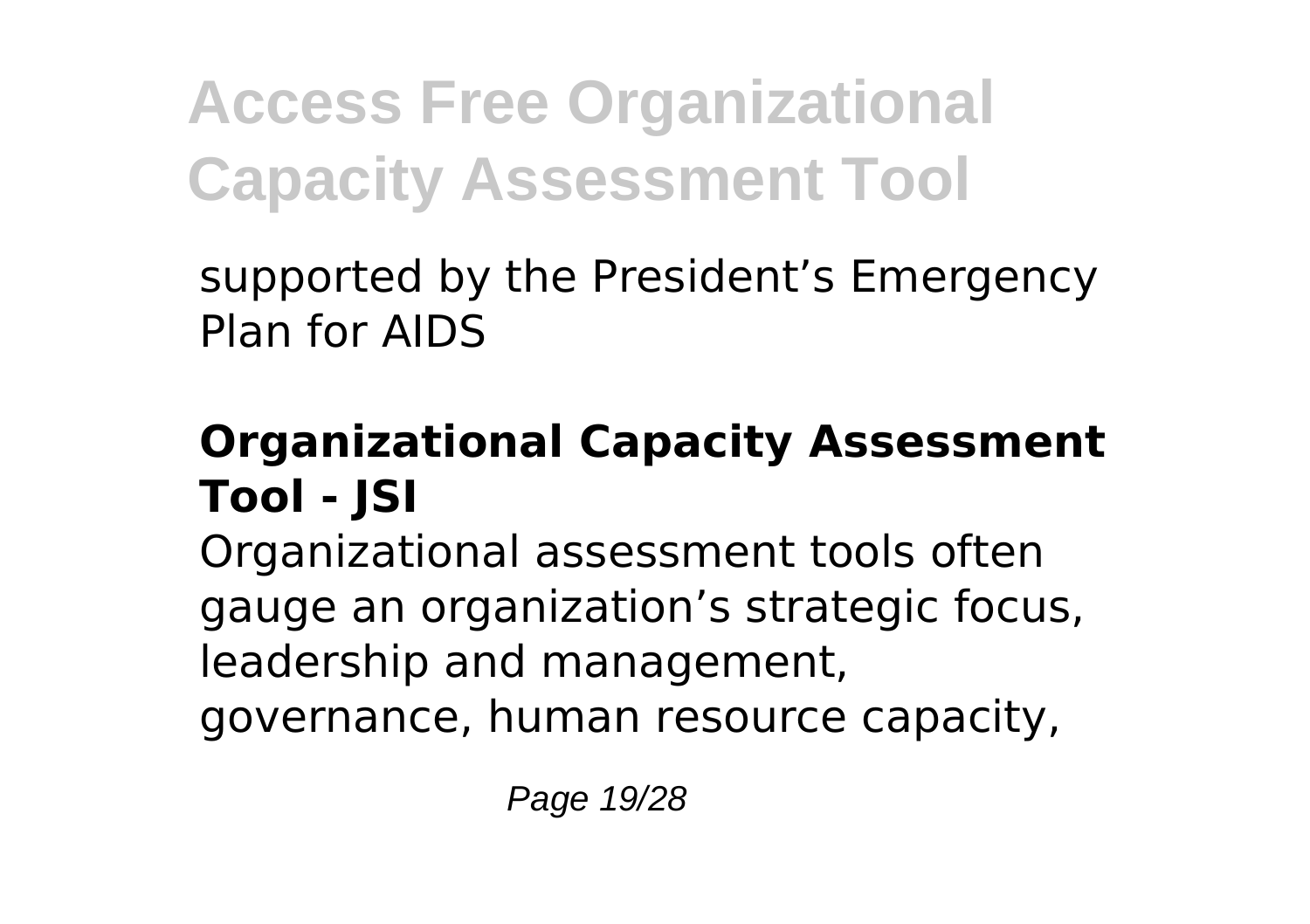financial and fundraising structure, and learning and evaluation ability.

### **Assessing nonprofit capacity: A guide to tools**

The OCA tool was designed to enable organizations to define a capacitybuilding improvement plan, based on self-assessed need. This Organizational

Page 20/28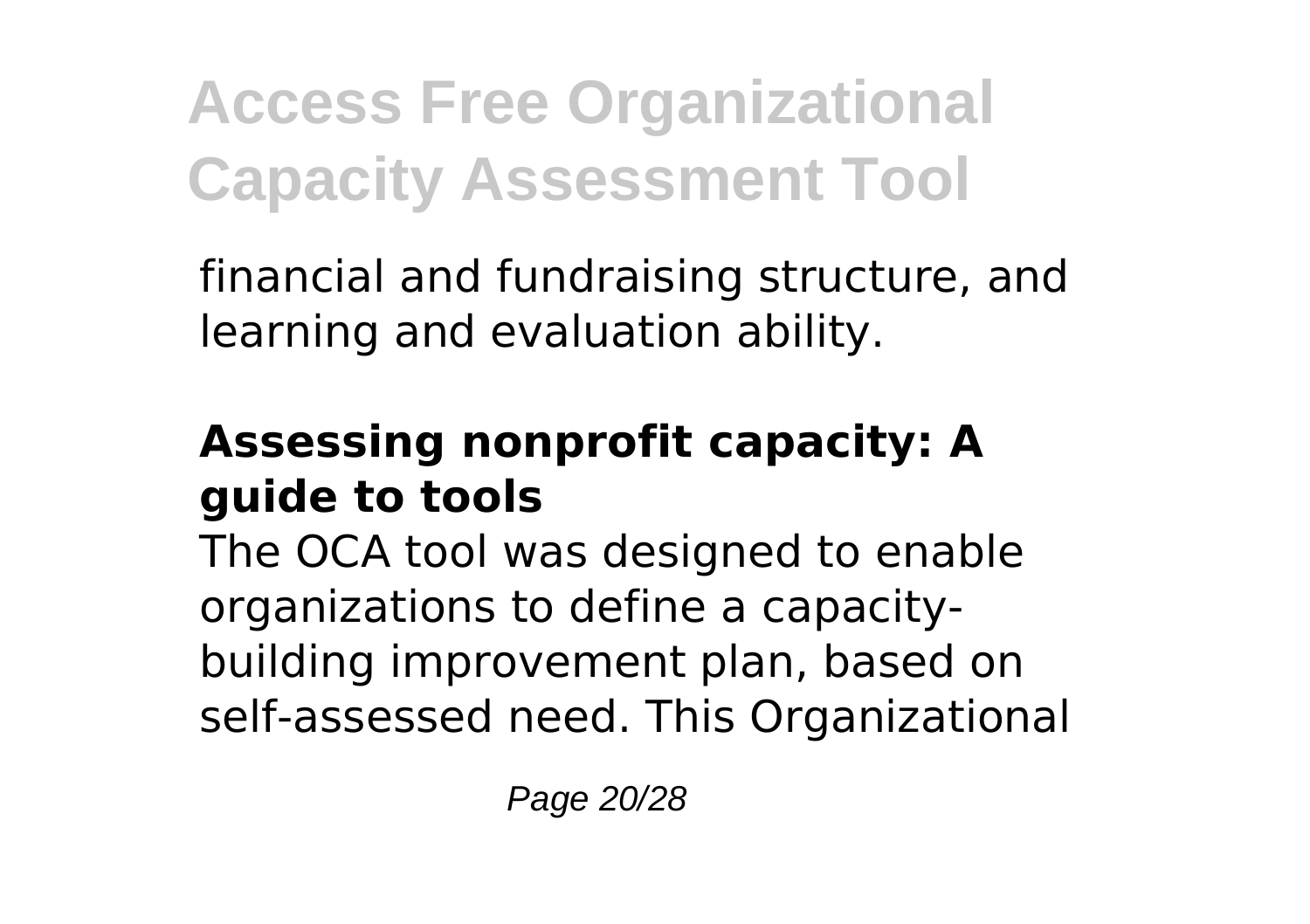Capacity Assessment (OCA) was initially designed to measure overall capacity of organizations funded by President's Emergency Plan for AIDS Relief (PEPFAR) under the New Partners Initiative (NPI).

#### **Organizational Capacity Assessment Tool - Participant's ...**

Capacity Assessment Tools Provide a

Page 21/28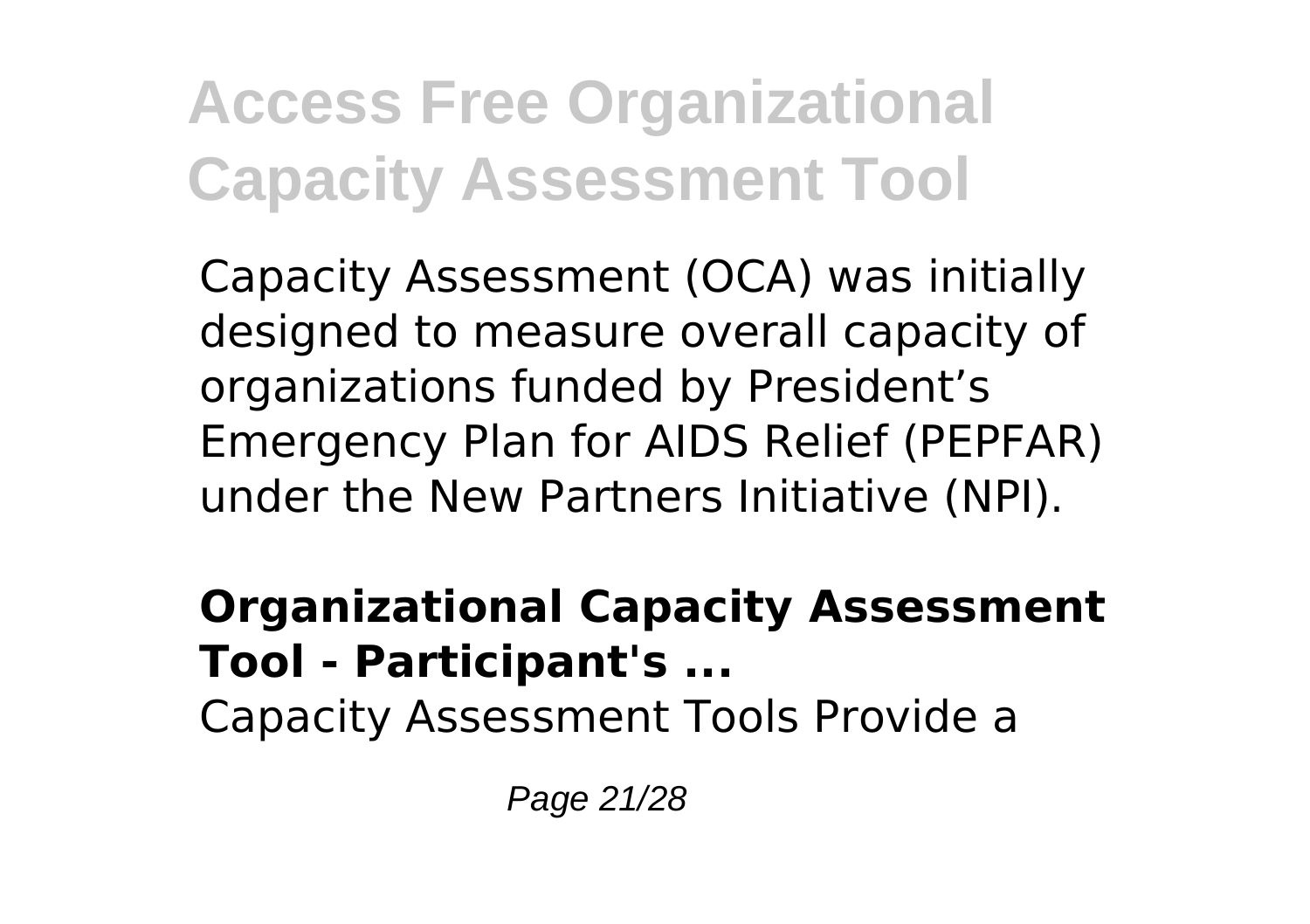practical method of organizational selfassessment that can be used to acknowledge strengths, clarify different perceptions, and plan strategies to enhance capacity in identified areas. Provides objective measurements towards topics that can be subjective based on perceptions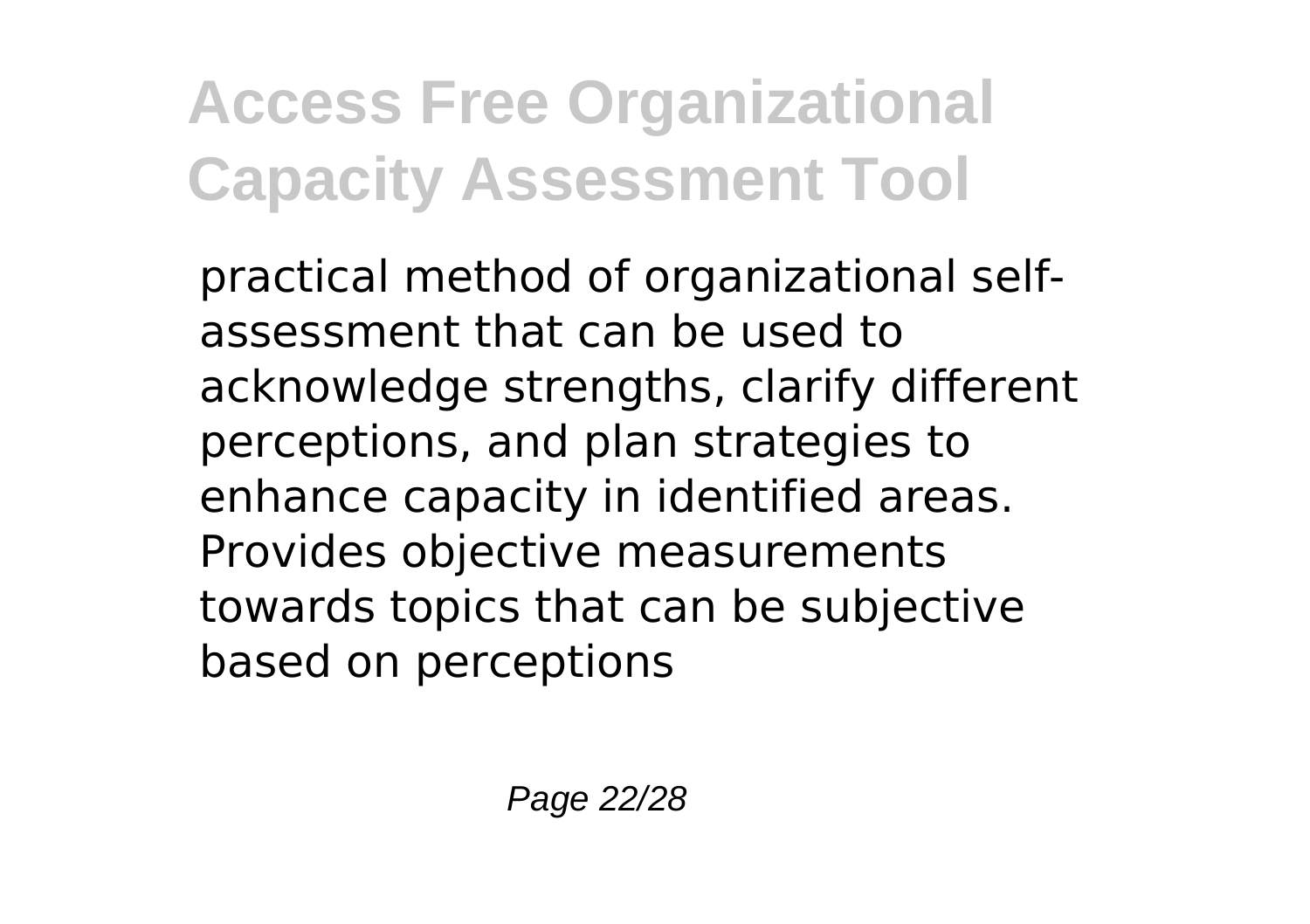### **PowerPoint Presentation**

The Organizational Project Management Capacity Assessment (OPMCA) tool contains 92 questions. This assessment tool is accompanied by the Guide to Using the OPMCA Tool and an Excel spreadsheet which will complete all the relevant tabulations automatically. The tool is also available on-line.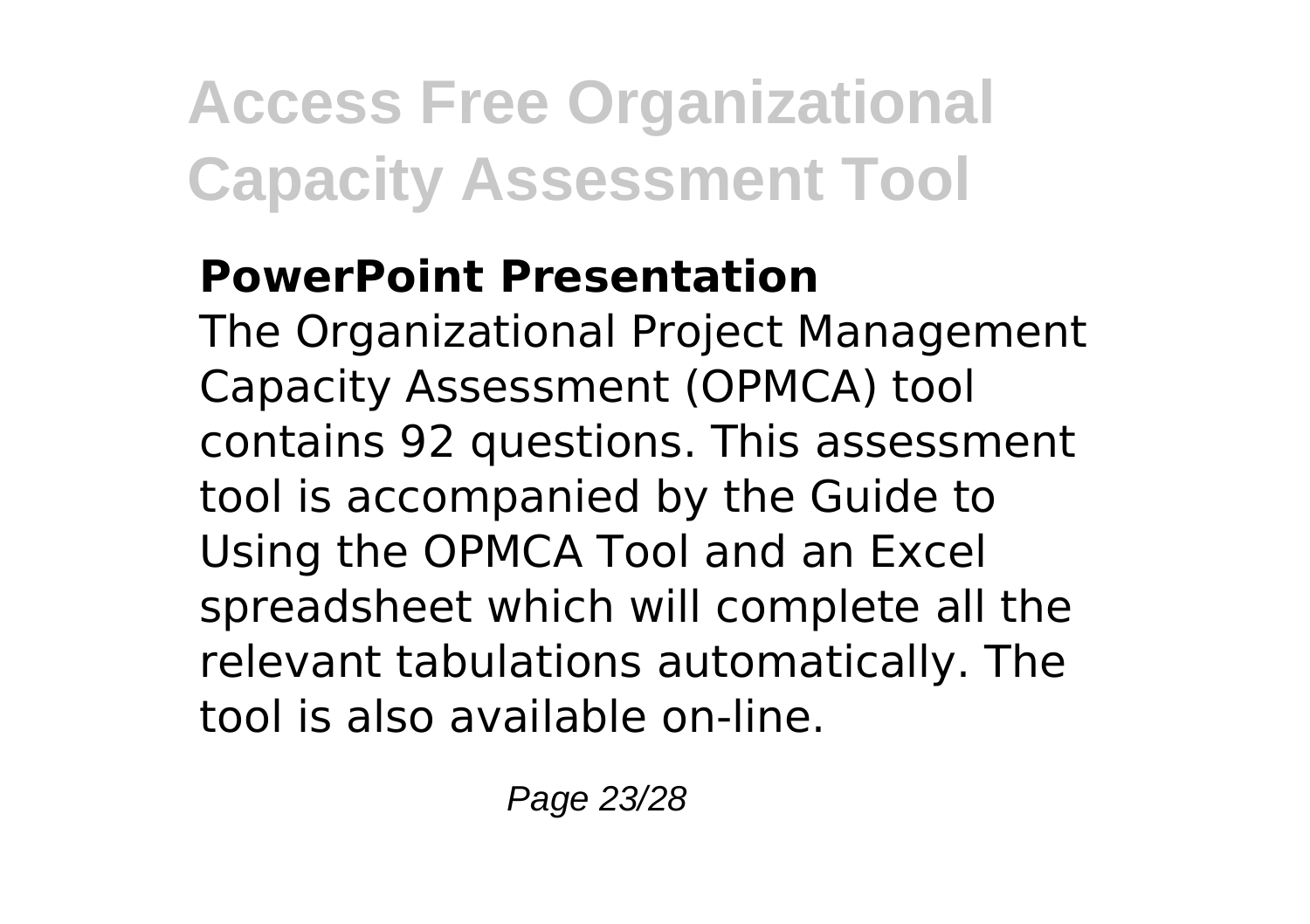#### **Organizational Project Management Capacity Assessment Tool ...** About CLA. Collaborating, Learning, and Adapting (CLA) is a framework and a set of practices for strengthening organizational learning and the conditions that enable it throughout the Program Cycle to improve our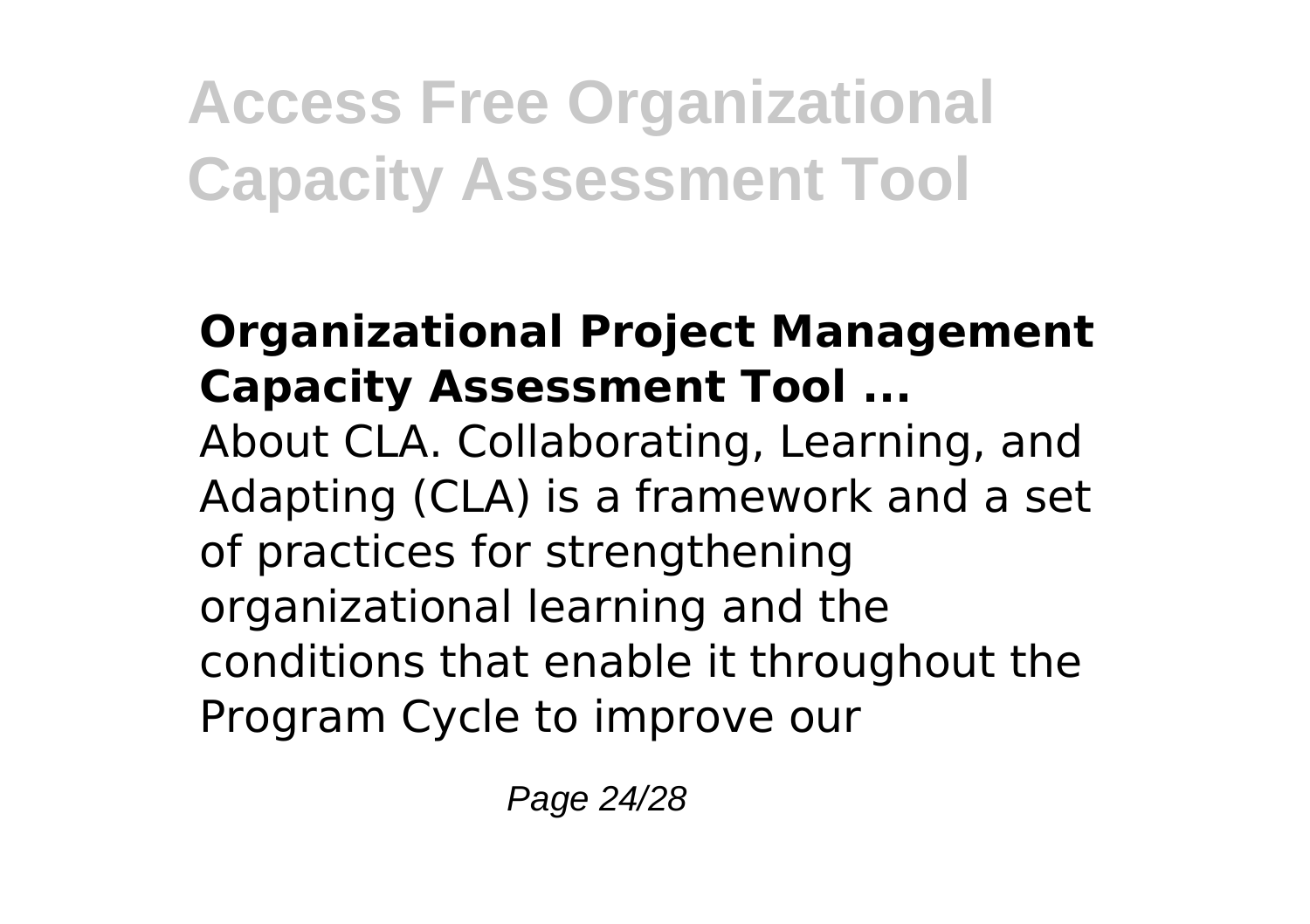development effectiveness, and support countries on their Journey to Self-Reliance.

### **Library | USAID Learning Lab**

The McKinsey Organizational Capacity Assessment Tool (OCAT) is based on a framework developed specifically for nonprofits and social enterprise

Page 25/28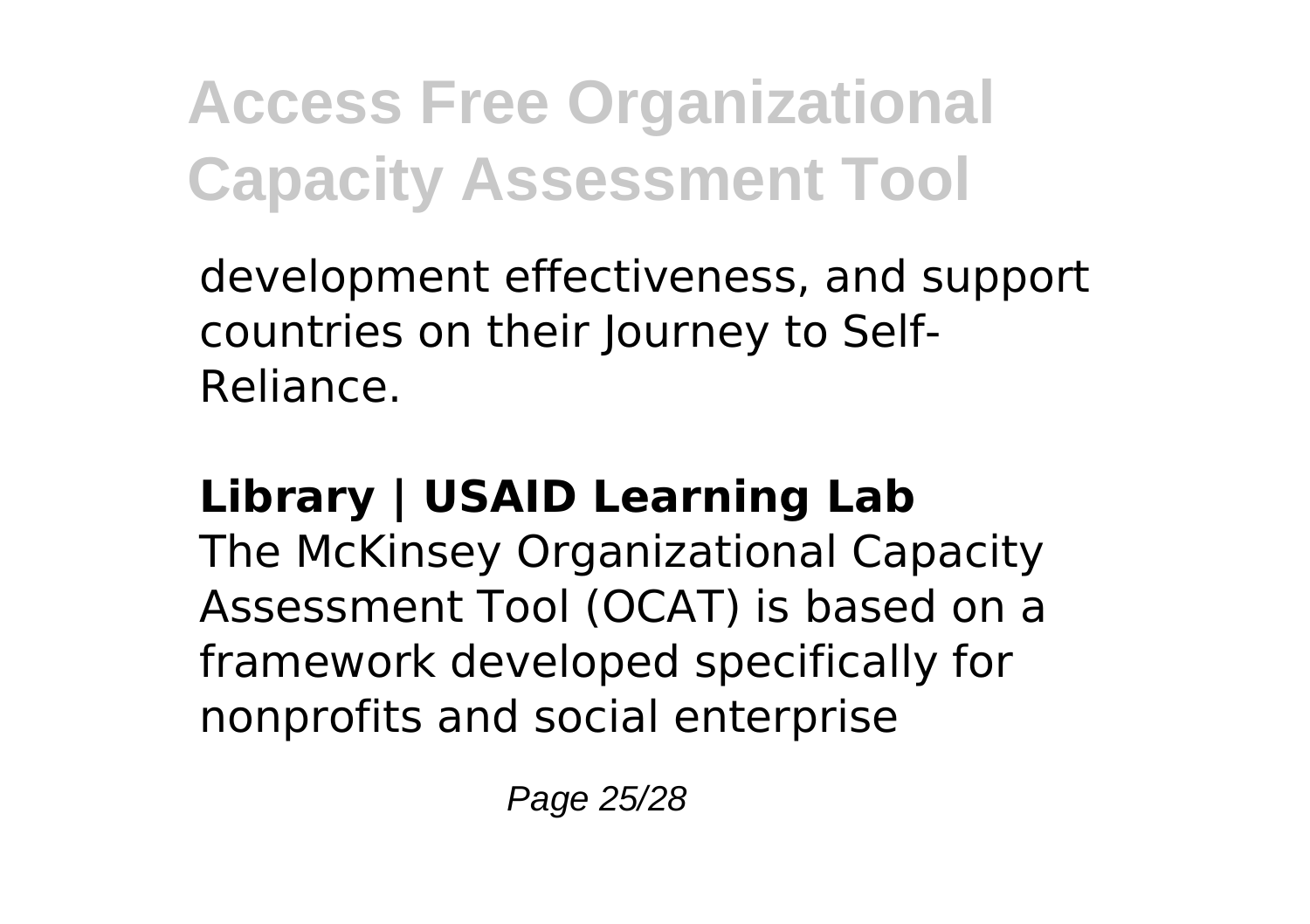organizations. This web-based tool defines nonprofit capacity across ten elements—from vision/mission to leadership to marketing to technology and more.

### **McKinsey Organizational Capacity Assessment | Social ...**

The BLC Organizational Capacity

Page 26/28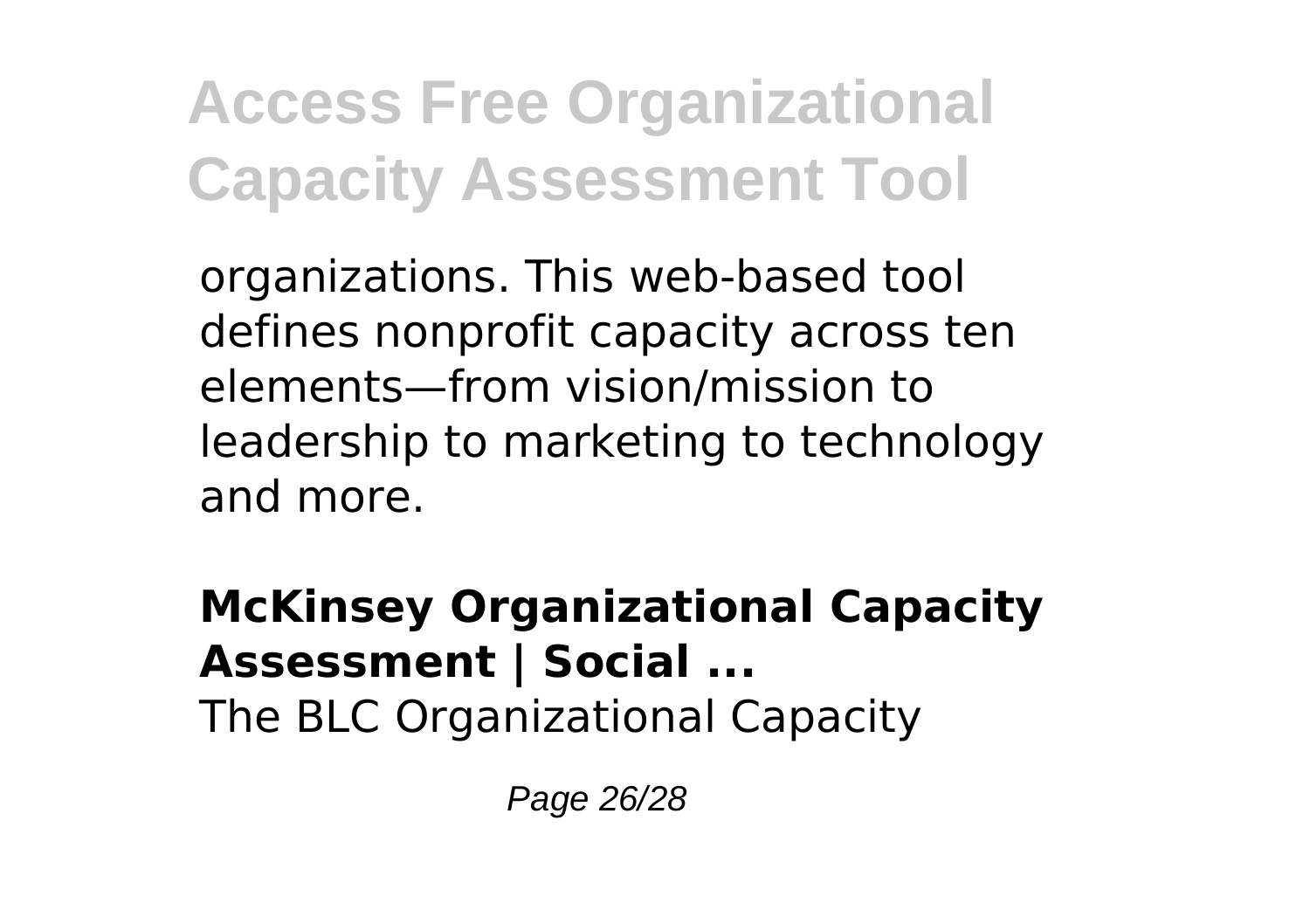Assessment Tool is designed to be administered with CSOs and other organizations that BLC works with in the southern Africa region.

Copyright code: d41d8cd98f00b204e9800998ecf8427e.

Page 27/28